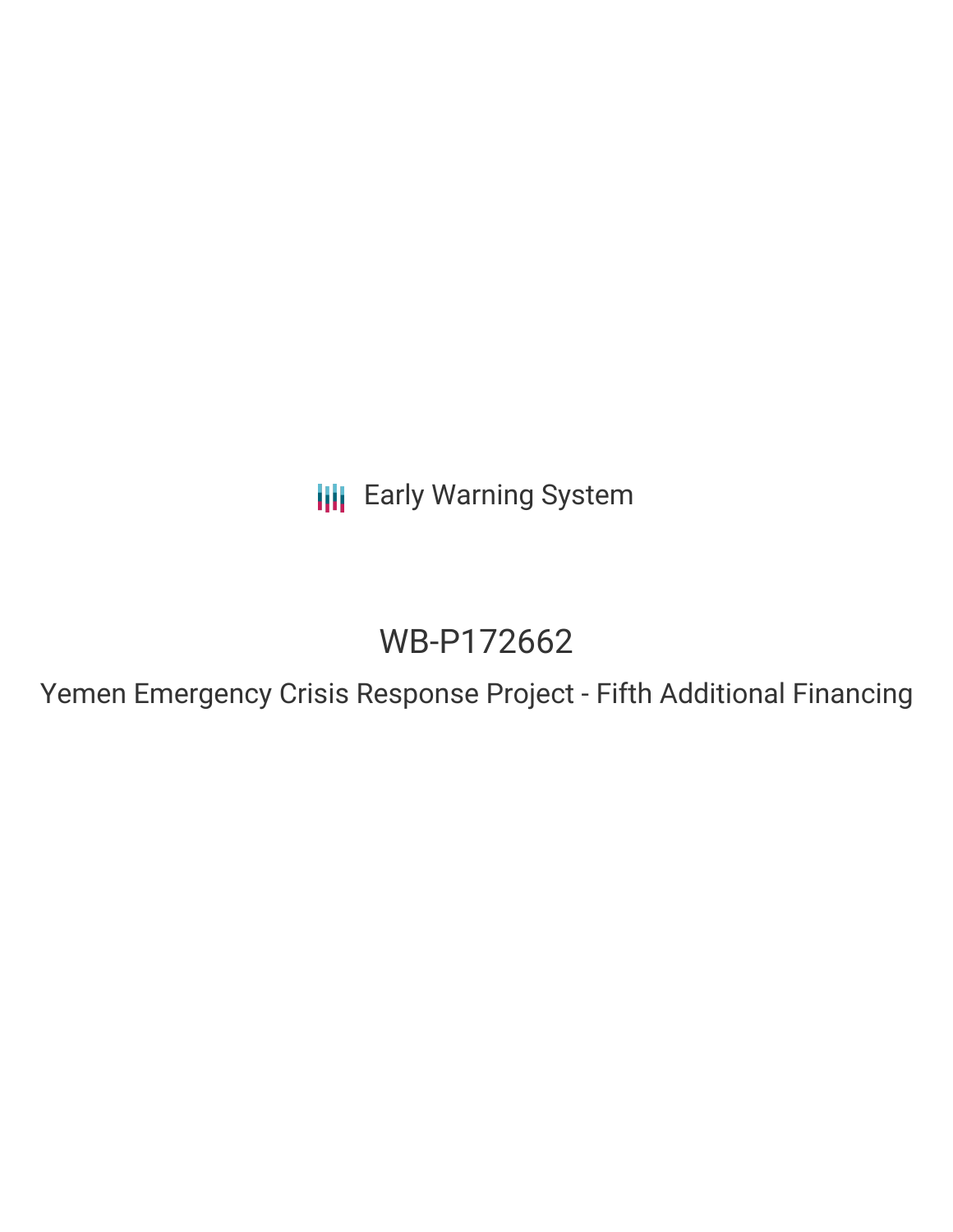

# **Quick Facts**

| <b>Countries</b>              | Yemen                              |
|-------------------------------|------------------------------------|
| <b>Financial Institutions</b> | World Bank (WB)                    |
| <b>Status</b>                 | Proposed                           |
| <b>Bank Risk Rating</b>       | B                                  |
| <b>Voting Date</b>            | 2020-09-30                         |
| <b>Borrower</b>               | United Nations Development Program |
| <b>Sectors</b>                | Finance, Law and Government        |
| <b>Project Cost (USD)</b>     | \$23.56 million                    |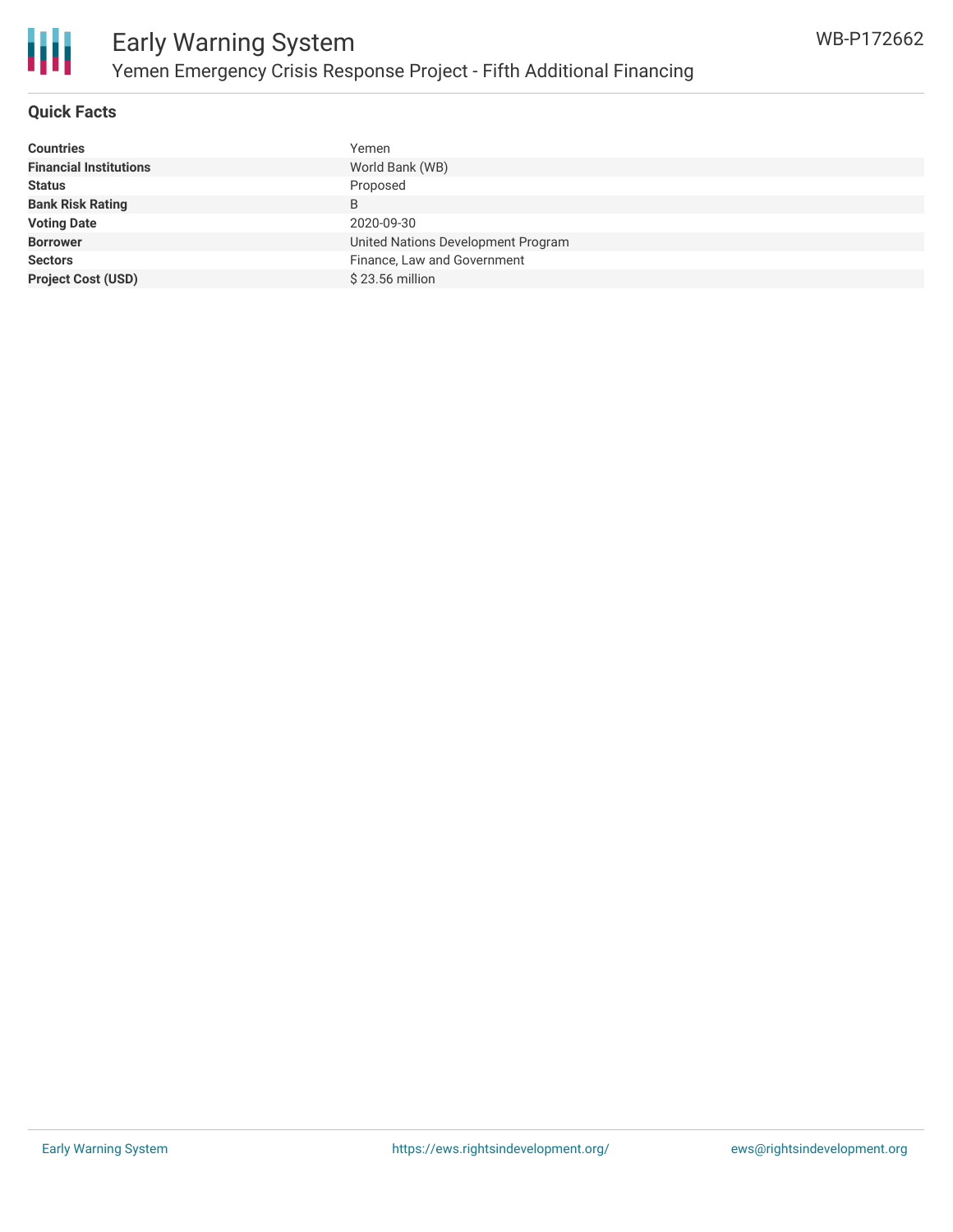

## **Project Description**

According to bank documents, the original objective was to provide short-term employment and access to selected basic services to the most vulnerable; and preserve existing implementation capacity of two service delivery programs.

The current objective is to provide short-term employment and access to selected basic services to the most vulnerable; preserve existing implementation capacity of service delivery programs; and provide emergency cash transfers to the poor and vulnerable in response to the food crisis.

The proposed AF5 is financed by a US\$23.56 million grant funded by the US DoS through the Yemen Emergency MDTF. The grant will be added to Component 3 and will be allocated to the CT subcomponent. The proposed AF5 is financed by a US\$23.56 million grant funded by the US DoS through the Yemen Emergency MDTF. The grant will be added to Component 3 and will be allocated to the CT subcomponent. The additional funds will be used to finance PC9, to be delivered in October 2020. Depending on the evolution of the exchange rate, the additional funds could be used to help finance regular benefits in PC9 and/or to finance a benefit top-up in PC9.

In addition to the proposed grant, the Yemen Emergency MDTF has also included in the funding from DFID in the amount of GBP 7 million equivalent toward AF3 (ECT component). Additionally, DFID provided parallel financing to ECT in the amount of US\$19 million to top-up benefits in PC8. The US Department of State has provided parallel financing in the amount of about US\$9.6 million for ECT-supporting activities, including delivery system activities, capacity building of local institutions, and staffing and operational costs related to ECT. The ECRP is therefore part of a coordinated multi donor effort of CTs to Yemen.

Component 3: Emergency Cash Transfer (US\$472.196 million equivalent). This component targets the SWF beneficiary households (chronic poor) who have been verified for the ECT program with direct cash assistance to improve their purchasing power for food and basic necessities. The proposed AF5 in the amount of US\$23.56 million equivalent will be allocated to this component bringing the total allocation to US\$472.19 million. Component 3 includes two subcomponents:

Subcomponent 3.1: Cash Transfers (US\$23.088 million equivalent): This subcomponent finances quarterly CTs (average benefit of YR 15,000 per household) to households in the SWF beneficiary list (a target of 1.50 million households) so they can purchase food and other basic necessities. The subcomponent also finances the fees charged by the payment agencies contracted by the project to deliver the CTs.

Subcomponent 3.2: Project management and monitoring (PMM) (US\$0.471 million equivalent): This subcomponent finances the management, implementation and monitoring and evaluation of the ECT component. Specifically, under AF5, this subcomponent will finance: UNICEF's indirect cost and general management.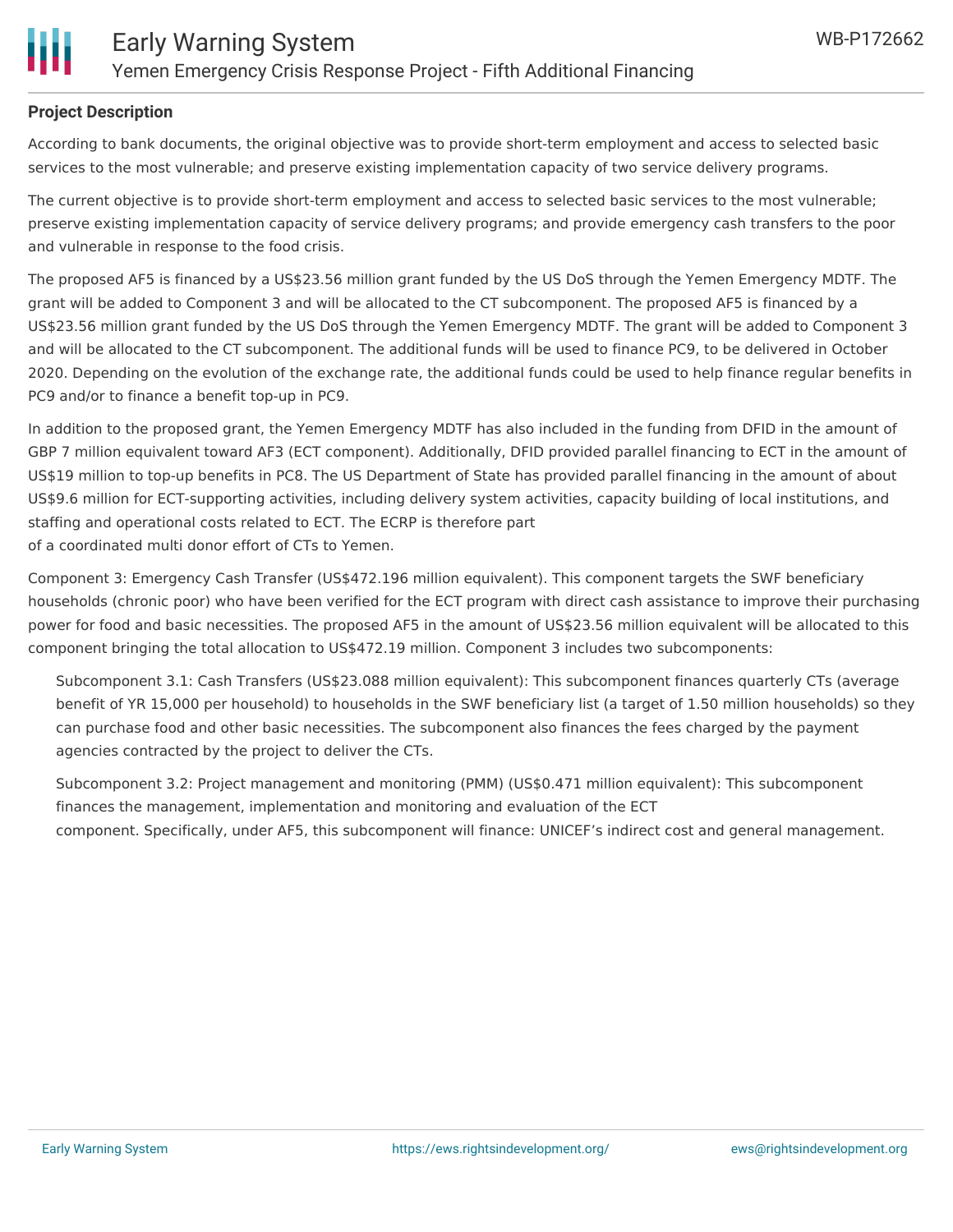

# Early Warning System Yemen Emergency Crisis Response Project - Fifth Additional Financing

# **Investment Description**

World Bank (WB)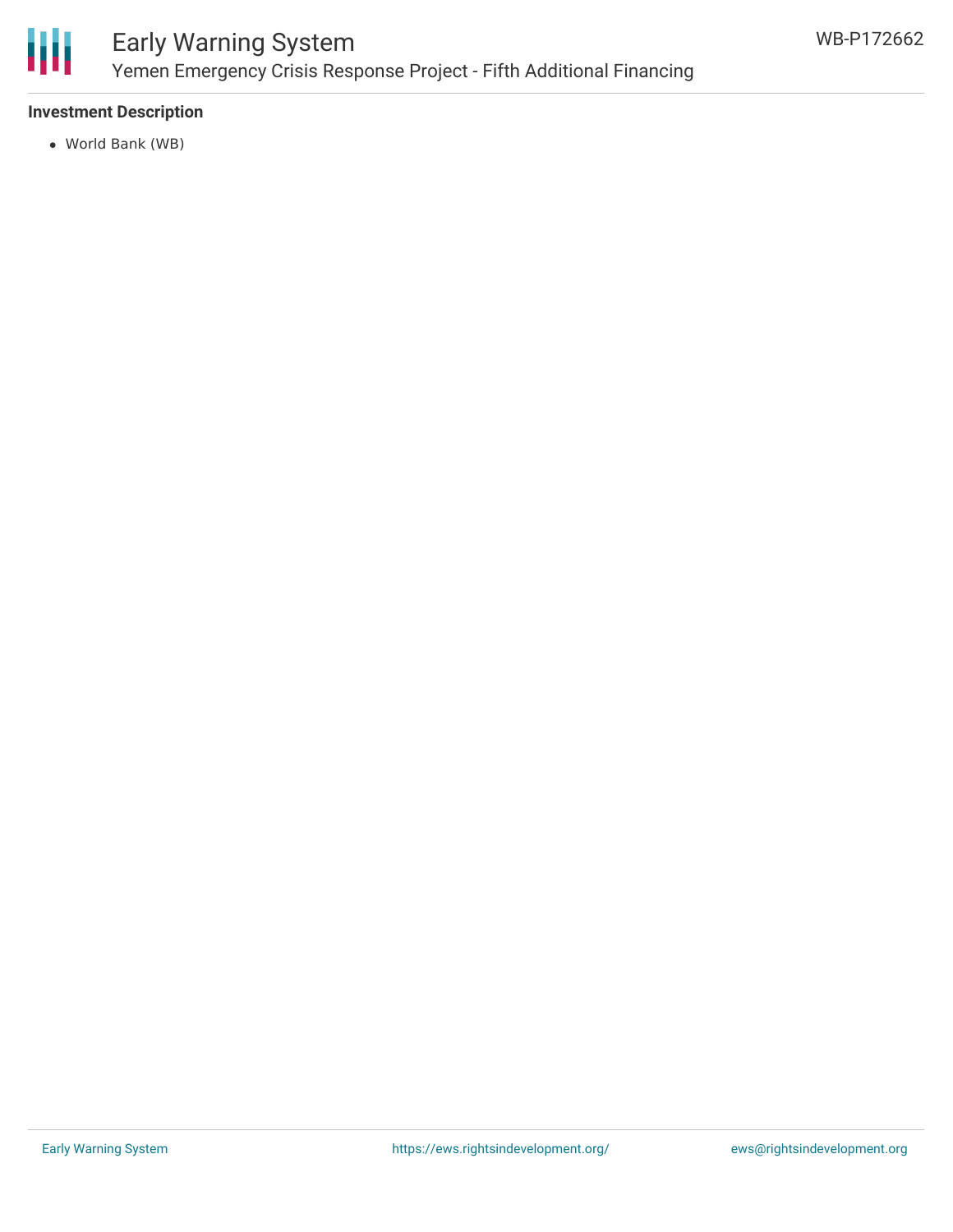

## **Contact Information**

**World Bank:** Cristobal Ridao-Cano Lead Economist

#### **Borrower:**

UNDP Auke Lootsma Resident Representative [auke.lootsma@undp.org](mailto:auke.lootsma@undp.org)

United Nations Children's Fund (UNICEF)

# **Implementing Agency:** UNICEF

Sara Nyanti Representative [sbnyanti@unicef.org](mailto:sbnyanti@unicef.org)

#### **ACCESS TO INFORMATION**

To submit an information request for project information, you will have to create an account to access the Access to Information request form. You can learn more about this process at: [https://www.worldbank.org/en/access-to](https://www.worldbank.org/en/access-to-information/request-submission)information/request-submission

## **ACCOUNTABILITY MECHANISM OF THE WORLD BANK**

The World Bank Inspection Panel is the independent complaint mechanism and fact-finding body for people who believe they are likely to be, or have been, adversely affected by a World Bank-financed project. If you submit a complaint to the Inspection Panel, they may investigate to assess whether the World Bank is following its own policies and procedures for preventing harm to people or the environment. You can contact the Inspection Panel or submit a complaint by emailing ipanel@worldbank.org. Information on how to file a complaint and a complaint request form are available at: [https://www.inspectionpanel.org/how-to](https://www.inspectionpanel.org/how-to-file-complaint)file-complaint